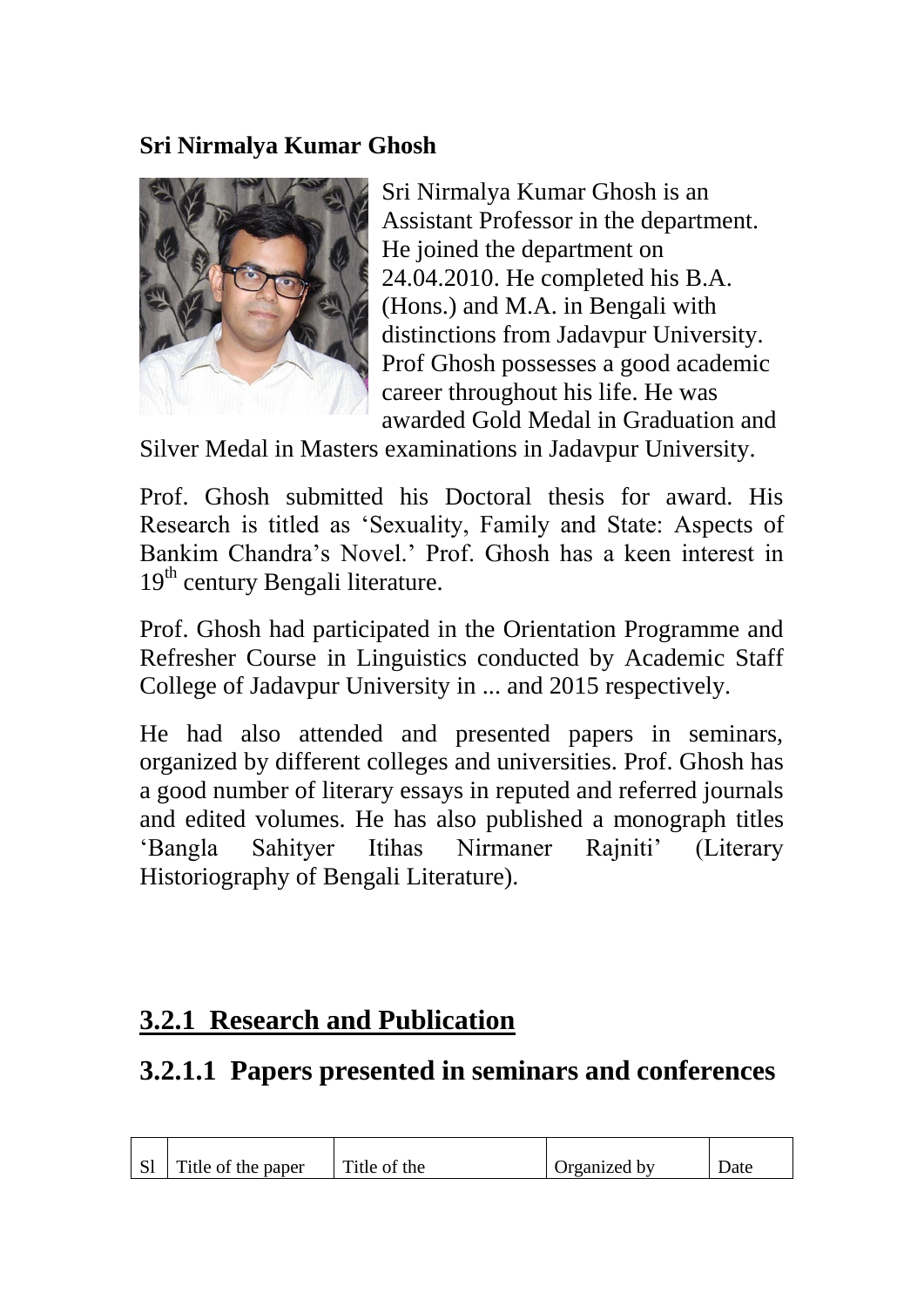| N<br>$\overline{O}$ | presented                                                                                                                           | Conference/Seminar                                                                                                                          |                                                                                                                                      |                                               |
|---------------------|-------------------------------------------------------------------------------------------------------------------------------------|---------------------------------------------------------------------------------------------------------------------------------------------|--------------------------------------------------------------------------------------------------------------------------------------|-----------------------------------------------|
| $\mathbf{1}$        | <b>ADWAITA</b><br><b>MALLABARMAN</b><br>ER 'SHADA<br>HAYA' O<br><b>GOENDA</b><br><b>GOBINDA</b><br><b>SHARMAR</b><br><b>AKHAYAN</b> | <b>U.G.C. SPONSORED</b><br><b>NATIONAL SEMINAR</b><br>ON 'JANMO<br><b>SHATABARSHE</b><br><b>ADWAITA</b><br>MALLABARMAN'                     | <b>ORGANNISED</b><br>BY DEPT. OF<br><b>BENG. ASSAN</b><br><b>NAGAR MADAN</b><br><b>MOHAN</b><br><b>TARKALANKAR</b><br><b>COLLEGE</b> | $22 - 23^{RD}$<br>APRIL,<br>2015              |
| $\overline{2}$      | <b>UPANIBESHER</b><br><b>UPENDRA</b><br><b>KISHORE</b>                                                                              | <b>U.G.C. SPONSORED</b><br>NATIONAL SEMINAR<br>ON 'ANALOKITO<br>UPENDR.AKISHORE<br><b>SHARDHASATABARS</b><br><b>HER ALOI'</b>               | <b>ORGANNISED</b><br>BY DEPT. OF<br><b>BENG. DHRUBA</b><br><b>CHAND HALDER</b><br><b>COLLEGE</b>                                     | $4-5$ <sup>TH</sup><br><b>MARC</b><br>H, 2013 |
| 3                   | <b>BIBHAGOTTAR</b><br><b>PASCHIM</b><br><b>BANGA O</b><br><b>GHOTI-BANGAL</b><br><b>PRONOY</b><br><b>KALAHO</b>                     | <b>INTERNATIONAL</b><br><b>SEMINAR ON</b><br><b>PARTITION</b><br>LITERATURE:<br><b>MEMORY &amp;</b><br><b>INHERITANCE OF</b><br><b>SELF</b> | <b>ORGANISED BY</b><br><b>NETAJI SUBHAS</b><br><b>OPEN</b><br><b>UNIVERSITY</b>                                                      | $8-10^{TH}$<br><b>FEB,20</b><br>14            |
| $\overline{4}$      | <b>NARIR KALOME</b><br><b>NARI GOYENDA</b>                                                                                          | <b>U.G.C. SPONSORED</b><br>NATIONAL SEMINAR<br>ON 'BISH SHATAKER<br><b>BANGLA SAHITYE</b><br>NAARI'                                         | <b>ORGANNISED</b><br>BY DEPT. OF<br><b>BENG, PMS</b><br><b>MAHAVIDYALA</b><br>YA                                                     | $22 - 23^{RD}$<br>MAR,<br>2012                |
| 5                   | KOBI-<br>KOBIJAYA:<br><b>APAPATHER</b><br><b>ARALE</b>                                                                              | <b>U.G.C. SPONSORED</b><br>NATIONAL SEMINAR<br>ON 'BISH SATOKE<br><b>BANGLA SAHITYE</b><br>NAARI'                                           | <b>ORGANNISED</b><br>BY DEPT. OF<br><b>BENG. BIRPARA</b><br><b>COLLEGE</b>                                                           | $10\mbox{-}11^{\mbox{TH}}$<br>FEB,<br>2011    |

## **3.2.1.2. Papers published in Journals and Magazines**

| Sl.<br>No. | Title of the Article    | Name of the<br>Journal | Date | ISSN          |
|------------|-------------------------|------------------------|------|---------------|
|            | BHAJAHARI- CHARITAMRITA | UJAGAR.                | 2015 | $ISSN: 0976-$ |